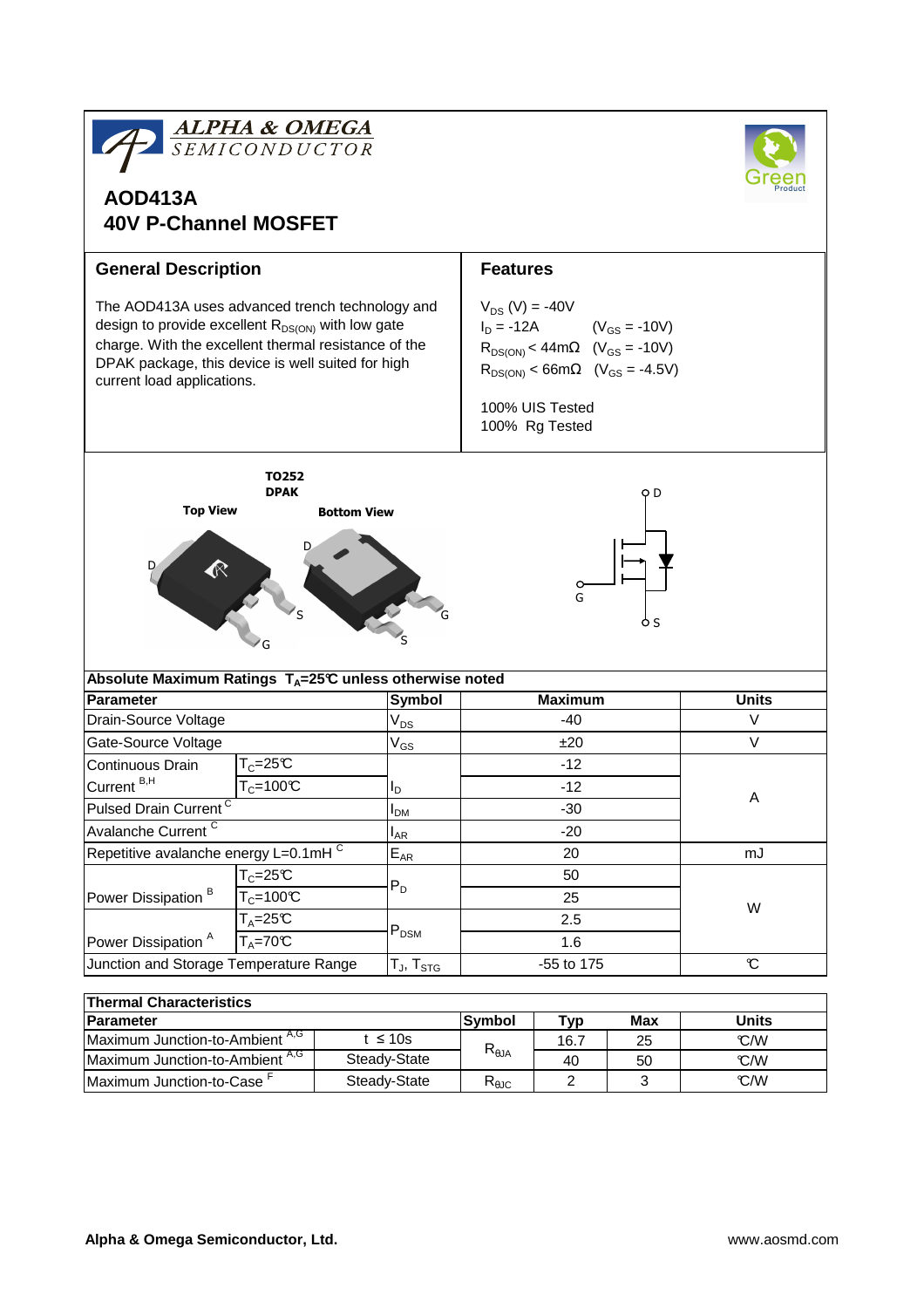| <b>Symbol</b>                | <b>Parameter</b>                                                      | <b>Conditions</b>                                                               | Min    | <b>Typ</b> | <b>Max</b> | <b>Units</b> |  |  |  |  |  |  |
|------------------------------|-----------------------------------------------------------------------|---------------------------------------------------------------------------------|--------|------------|------------|--------------|--|--|--|--|--|--|
| <b>STATIC PARAMETERS</b>     |                                                                       |                                                                                 |        |            |            |              |  |  |  |  |  |  |
| <b>BV<sub>DSS</sub></b>      | Drain-Source Breakdown Voltage                                        | $I_D = -250 \mu A$ , $V_{GS} = 0V$                                              | $-40$  |            |            | $\vee$       |  |  |  |  |  |  |
| $I_{DSS}$                    | Zero Gate Voltage Drain Current                                       | $V_{DS}$ = -40V, $V_{GS}$ = 0V                                                  |        |            | $-1$       | μA           |  |  |  |  |  |  |
|                              |                                                                       | $T_{J} = 55^{\circ}C$                                                           |        |            | -5         |              |  |  |  |  |  |  |
| l <sub>GSS</sub>             | Gate-Body leakage current                                             | $V_{DS} = 0V$ , $V_{GS} = \pm 20V$                                              |        |            | ±100       | nA           |  |  |  |  |  |  |
| $V_{GS(th)}$                 | $V_{DS} = V_{GS} I_D = -250 \mu A$<br>Gate Threshold Voltage          |                                                                                 | $-1.7$ | $-2$       | $-3$       | V            |  |  |  |  |  |  |
| $I_{D(ON)}$                  | On state drain current                                                | $V_{GS}$ = -10V, $V_{DS}$ = -5V                                                 | $-30$  |            |            | A            |  |  |  |  |  |  |
| $R_{DS(ON)}$                 |                                                                       | $V_{GS}$ = -10V, $I_{D}$ = -12A                                                 |        | 36         | 44         |              |  |  |  |  |  |  |
|                              | Static Drain-Source On-Resistance                                     | $T_i = 125C$                                                                    |        | 52         | 65         | $m\Omega$    |  |  |  |  |  |  |
|                              |                                                                       | $V_{GS}$ = -4.5V, $I_{D}$ = -8A                                                 |        | 52         | 66         |              |  |  |  |  |  |  |
| $g_{FS}$                     | $V_{DS} = -5V$ , $I_{D} = -12A$<br><b>Forward Transconductance</b>    |                                                                                 |        | 22         |            | S            |  |  |  |  |  |  |
| $\mathsf{V}_{\mathsf{SD}}$   | Diode Forward Voltage                                                 | $IS= -1A, VGS=0V$                                                               |        | $-0.76$    | $-1$       | V            |  |  |  |  |  |  |
| $I_{\rm S}$                  | Maximum Body-Diode Continuous Current                                 |                                                                                 |        | $-12$      | A          |              |  |  |  |  |  |  |
|                              | <b>DYNAMIC PARAMETERS</b>                                             |                                                                                 |        |            |            |              |  |  |  |  |  |  |
| $C_{\text{iss}}$             | Input Capacitance                                                     |                                                                                 |        | 900        | 1125       | pF           |  |  |  |  |  |  |
| $\mathsf{C}_{\mathrm{oss}}$  | Output Capacitance                                                    | $V_{GS}$ =0V, $V_{DS}$ = -20V, f=1MHz                                           |        | 97         |            | pF           |  |  |  |  |  |  |
| $C_{\rm rss}$                | Reverse Transfer Capacitance                                          |                                                                                 |        | 68         |            | pF           |  |  |  |  |  |  |
| $R_{g}$                      | Gate resistance                                                       | $V_{GS}$ =0V, $V_{DS}$ =0V, f=1MHz                                              |        | 14         |            | Ω            |  |  |  |  |  |  |
| <b>SWITCHING PARAMETERS</b>  |                                                                       |                                                                                 |        |            |            |              |  |  |  |  |  |  |
| $Q_q(-10V)$                  | <b>Total Gate Charge</b>                                              |                                                                                 |        | 16.2       | 21         | nC           |  |  |  |  |  |  |
|                              | $Q_g$ (-4.5V) Total Gate Charge<br>$V_{GS}$ = -10V, $V_{DS}$ = -20V,  |                                                                                 |        | 7.2        | 9.4        | nC           |  |  |  |  |  |  |
| $Q_{gs}$                     | Gate Source Charge                                                    | $I_{D} = -12A$                                                                  |        | 3.8        |            | nC           |  |  |  |  |  |  |
| $Q_{\text{gd}}$              | Gate Drain Charge                                                     |                                                                                 |        | 3.5        |            | nC           |  |  |  |  |  |  |
| $t_{D(on)}$                  | Turn-On DelayTime                                                     |                                                                                 |        | 6.2        |            | ns           |  |  |  |  |  |  |
| $t_r$                        | Turn-On Rise Time                                                     | $V_{\text{GS}}$ = -10V, $V_{\text{DS}}$ = -20V, R <sub>1</sub> = 1.6 $\Omega$ , |        | 8.4        |            | ns           |  |  |  |  |  |  |
| $t_{D(\text{off})}$          | Turn-Off DelayTime                                                    | $R_{\text{GEN}} = 3\Omega$                                                      |        | 44.8       |            | ns           |  |  |  |  |  |  |
| $t_f$                        | <b>Turn-Off Fall Time</b>                                             |                                                                                 |        | 41.2       |            | ns           |  |  |  |  |  |  |
| $t_{rr}$                     | $I_F$ = -12A, dl/dt=100A/ $\mu$ s<br>Body Diode Reverse Recovery Time |                                                                                 |        | 21.2       |            | ns           |  |  |  |  |  |  |
| $\bar{\mathsf{Q}}_\text{rr}$ | Body Diode Reverse Recovery Charge                                    | $I_F$ = -12A, dl/dt=100A/ $\mu$ s                                               |        | 13.8       |            | nC           |  |  |  |  |  |  |

A: The value of R<sub>BJA</sub> is measured with the device in a still air environment with T<sub>A</sub> = 25°C. The power dissipation P<sub>DSM</sub> and current rating I<sub>DSM</sub> are based on  $T_{J(MAX)}$ =150°C, using t  $\leq$  10s junction-to-ambient thermal resistance.

B. The power dissipation P<sub>D</sub> is based on T<sub>J(MAX)</sub>=175°C, using junction-to-case thermal resistance, and is more useful in setting the upper

dissipation limit for cases where additional heatsinking is used.

C: Repetitive rating, pulse width limited by junction temperature  $T_{J(MAX)}$ =175°C.

D. The  $R_{AJA}$  is the sum of the thermal impedence from junction to case  $R_{BJC}$  and case to ambient.

-20 E. The static characteristics in Figures 1 to 6 are obtained using <300 µs pulses, duty cycle 0.5% max.

F. These curves are based on the junction-to-case thermal impedence which is measured with the device mounted to a large heatsink, assuming a maximum junction temperature of  $T_{J(MAX)}$ =175°C. The SOA curve provides a single pulse ratin g.

G. These tests are performed with the device mounted on 1 in<sup>2</sup> FR-4 board with 2oz. Copper, in a still air environment with T<sub>A</sub>=25°C.

H. The maximum current rating is limited by bond-wires.

\*This device is guaranteed green after data code 8X11 (Sep  $1<sup>ST</sup>$  2008). Rev4: April 2011

COMPONENTS IN LIFE SUPPORT DEVICES OR SYSTEMS ARE NOT AUTHORIZED. AOS DOES NOT ASSUME ANY LIABILITY ARISING OUT OF SUCH APPLICATIONS OR USES OF ITS PRODUCTS. AOS RESERVES THE RIGHT TO IMPROVE PRODUCT DESIGN, FUNCTIONS AND RELIABILITY WITHOUT NOTICE.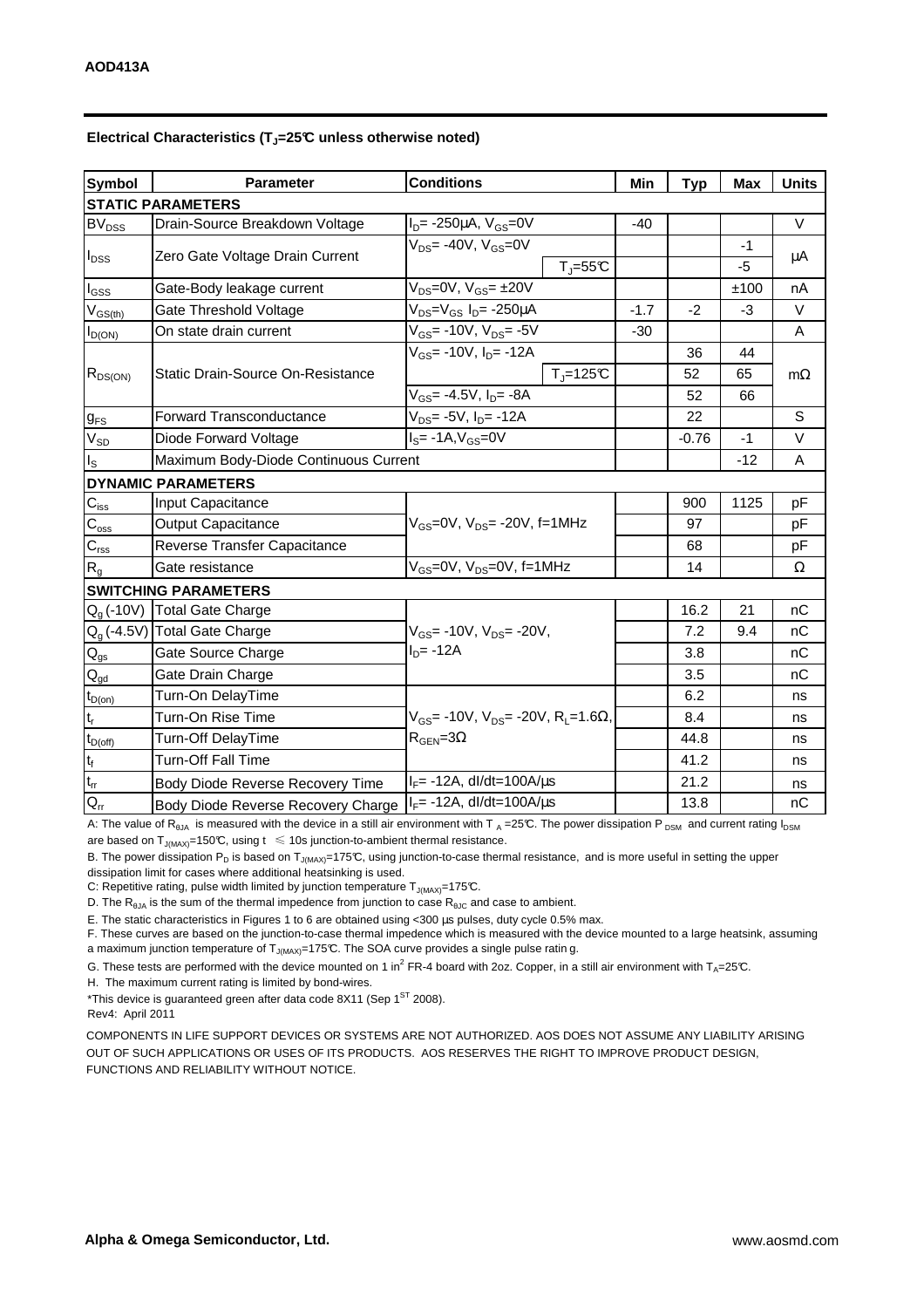

## **TYPICAL ELECTRICAL AND THERMAL CHARACTERISTICS**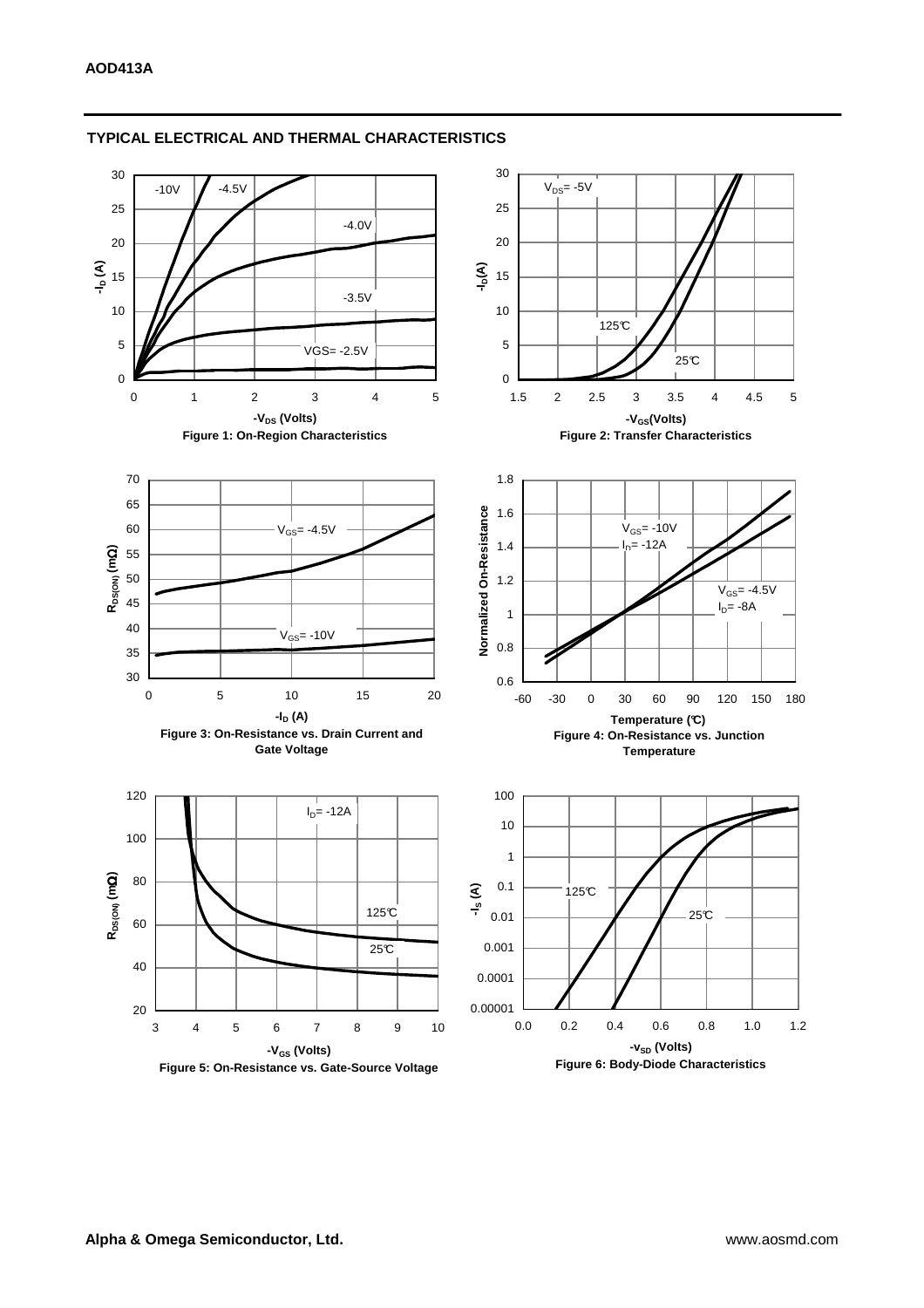

#### **TYPICAL ELECTRICAL AND THERMAL CHARACTERISTICS**

**Figure 11: Normalized Maximum Transient Thermal Impedance (Note F)**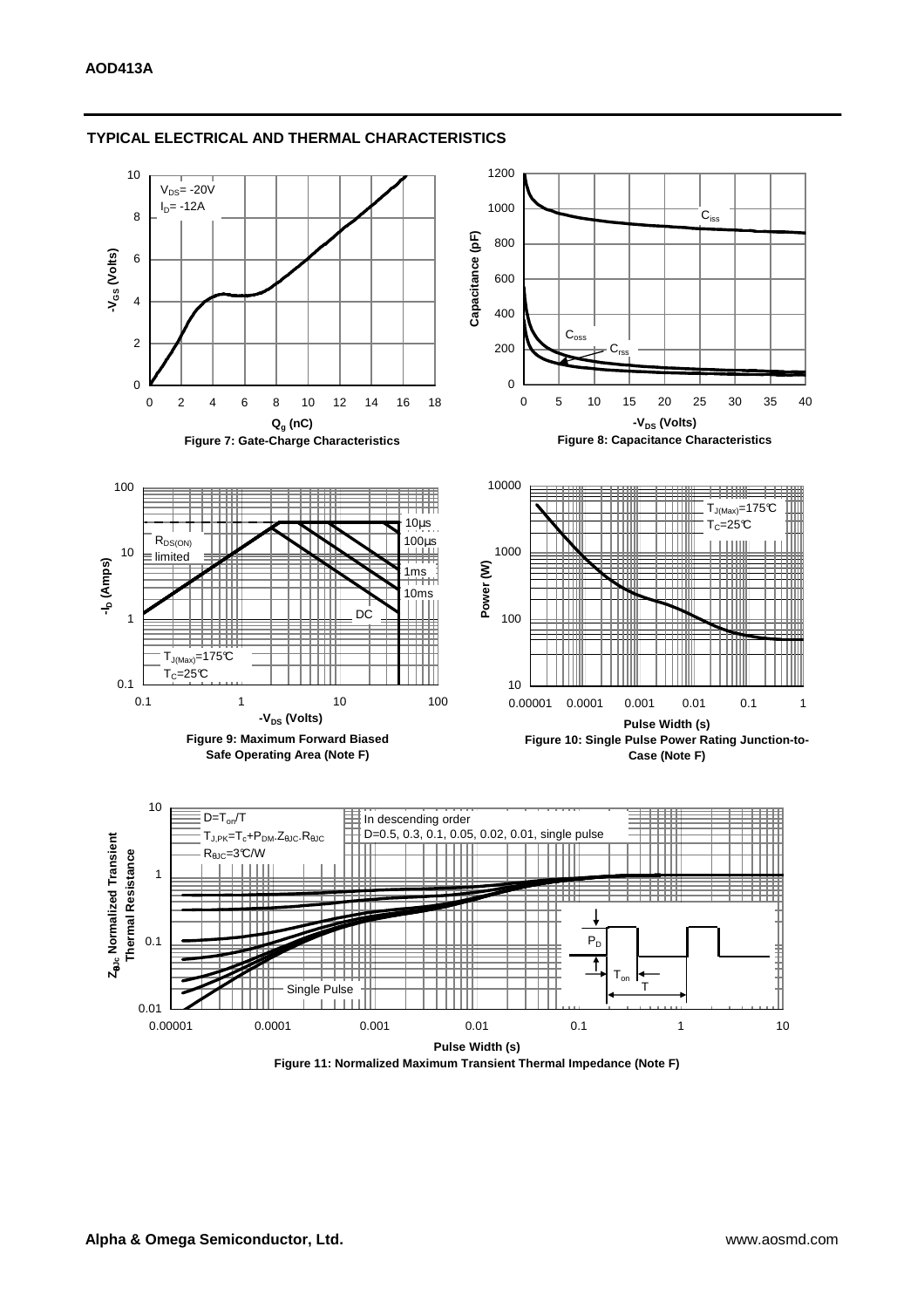

### **TYPICAL ELECTRICAL AND THERMAL CHARACTERISTICS**

**Figure 15: Normalized Maximum Transient Thermal Impedance (Note G)**